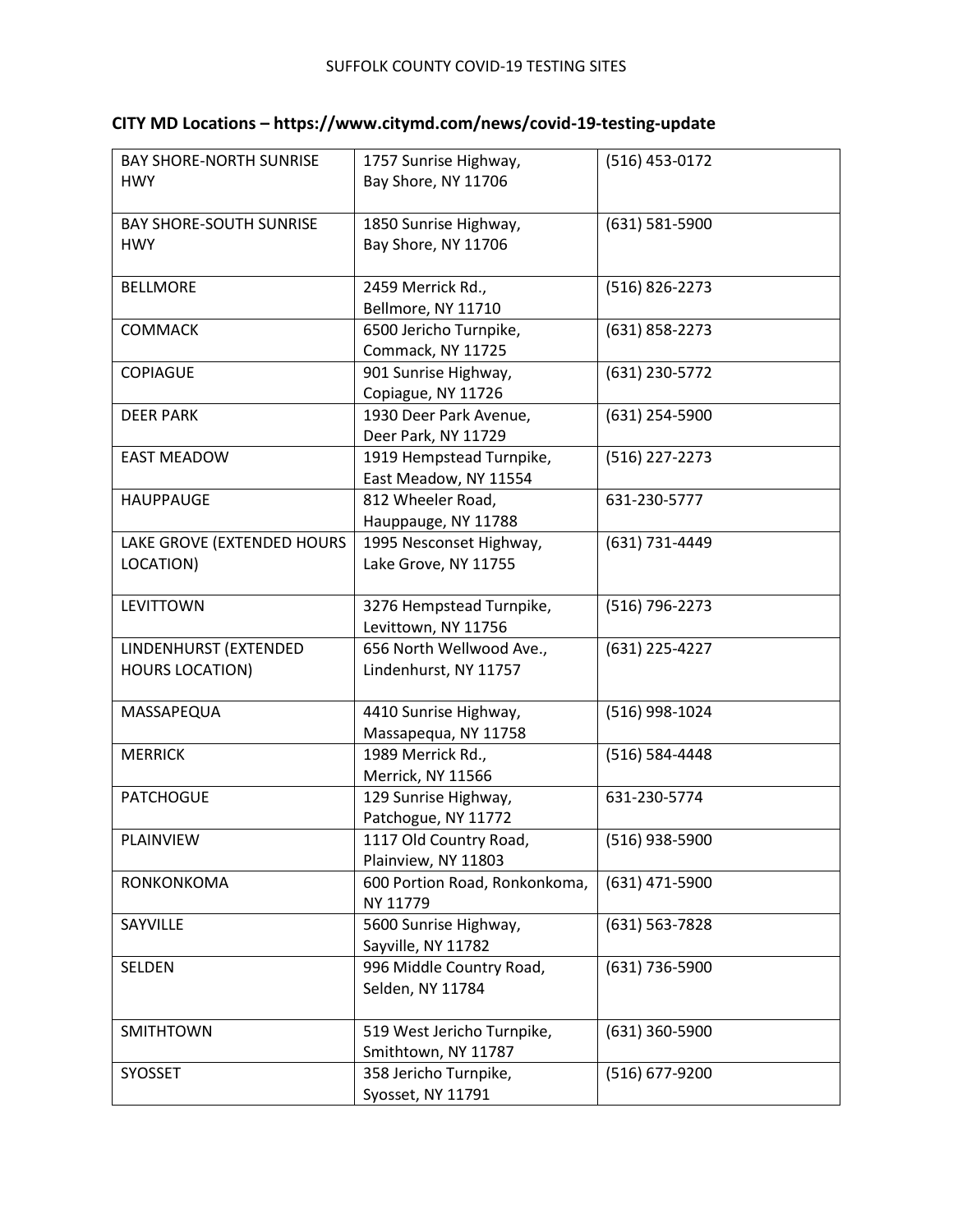| Bethpage             | 777 South Oyster Bay Road,  | (516) 433-4029     |
|----------------------|-----------------------------|--------------------|
|                      | Bethpage, NY 11714          |                    |
| Brentwood            | Candlewood Road And 5th     | (631) 951-2122     |
|                      | Avenue, Brentwood, NY 11717 |                    |
| Centereach           | 2315 Middle Country Road,   | (631) 981-3344     |
|                      | Centereach, NY 11720        |                    |
| East Northport       | 2000 Jericho Turnpike,      | (631) 462-7366     |
|                      | East Northport, NY 11731    |                    |
| Farmingdale          | 450 Main Street,            | (516) 694-6210     |
|                      | Farmingdale, NY 11735       |                    |
| <b>Glen Head</b>     | 711 Glen Cove Road,         | (516) 676-1005     |
|                      | Glen Head, NY 11545         |                    |
| Hicksville           | 399 Jerusalem Avenue,       | (516) 935-0126     |
|                      | Hicksville, NY 11801        |                    |
| <b>Islip Terrace</b> | 831 Connetquot Avenue,      | (631) 581-5496     |
|                      | Islip Terrace, NY 11752     |                    |
| Levittown            | 2970 Hempstead Turnpike,    | (516) 735-8230     |
|                      | Levittown, NY 11756         |                    |
| Ronkonkoma           | 729 Portion Road,           | (631) 467-6579     |
|                      | Ronkonkoma, NY 11779        |                    |
| Smithtown            | 977 Jericho Turnpike,       | (631) 265-7143     |
|                      | Smithtown, NY 11725         |                    |
| Smithtown            | 82 West Main Street,        | (631) 724-3727     |
|                      | Smithtown, NY 11787         |                    |
| Smithtown            | 111 Terry Road,             | (631) 265-4120     |
|                      | Smithtown, NY 11787         |                    |
| Patchogue            | 470 West Main Street,       | $(631) 654 - 1653$ |
|                      | Patchogue, NY 11772         |                    |
| Westbury             | 610 Old Country Road,       | $(516)$ 333-5131   |
|                      | Westbury, NY 11590          |                    |

|  | CVS Locations - https://www.cvs.com/minuteclinic/covid-19-testing |  |
|--|-------------------------------------------------------------------|--|
|--|-------------------------------------------------------------------|--|

# **Quest Locations - https://appointment-beta.questdiagnostics.com/as-home**

| <b>Quest Diagnostics</b><br>Smithtown | 222 Middle Country Rd Ste 107,<br>Smithtown, NY 11787 | (516) 677-7732   |
|---------------------------------------|-------------------------------------------------------|------------------|
| <b>Quest Diagnostics Commack</b>      | 2171 Jericho Turnpike Ste 102,<br>Commack, NY 11725   | (516) 677-7721   |
| Quest Diagnostics Bethpage            | 4276 Hempstead Turnpike,<br>Bethpage, NY 11714        | (516) 677-7701   |
| <b>Quest Diagnostics Plainview</b>    | 146A Manetto Hill Rd Ste101,<br>Plainview, NY 11803   | $(516)$ 677-7713 |
| Quest Diagnostics Hauppauge           | 490 Wheeler Rd Ste 190,<br>Hauppauge, NY 11788        | (516) 677-7724   |
| <b>Quest Diagnostics Bay Shore</b>    | 8 Saxon Ave Ste D, Bay Shore, NY<br>11706             | (516) 677-7719   |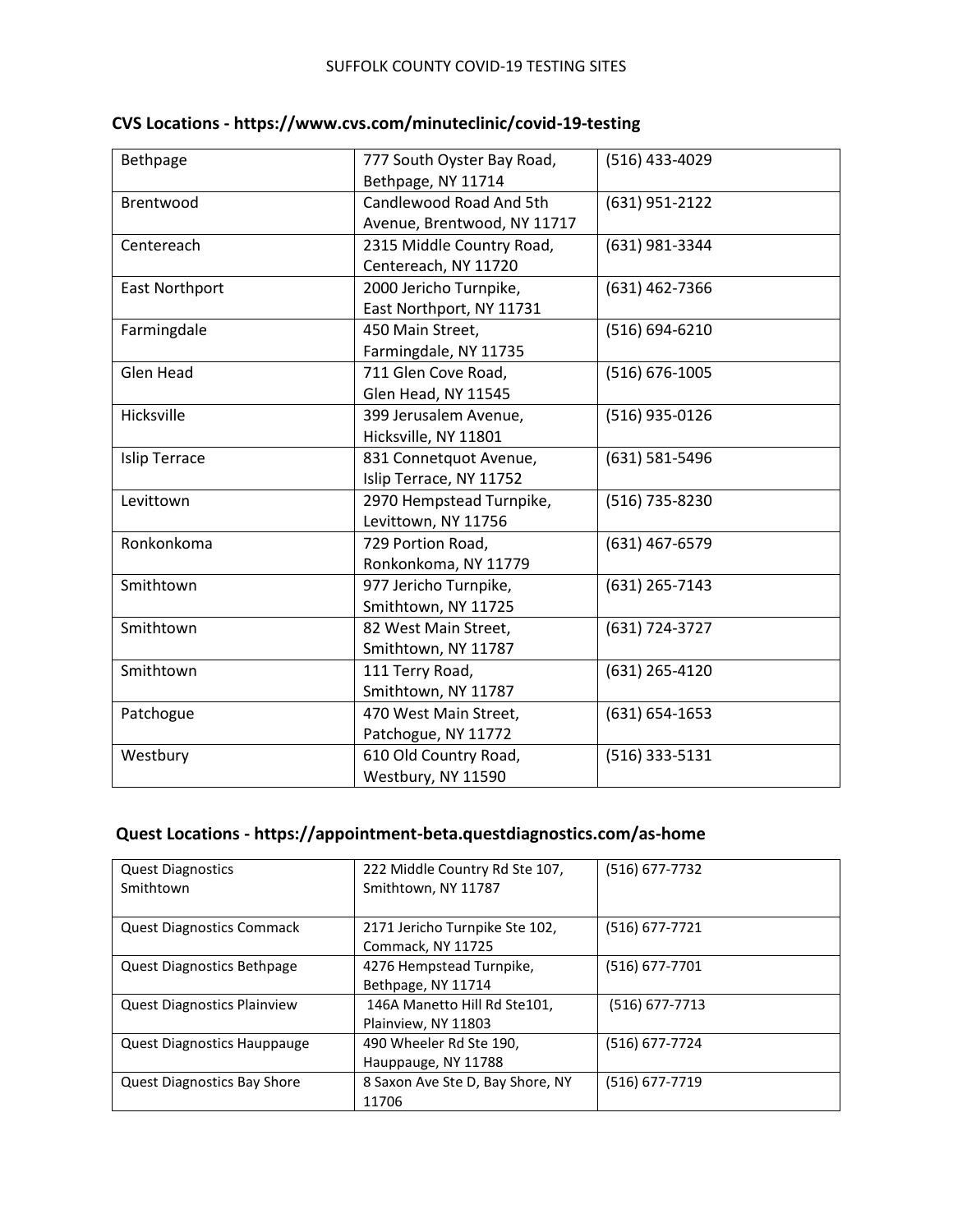#### SUFFOLK COUNTY COVID-19 TESTING SITES

| <b>Quest Diagnostics East Setauket</b><br><b>Technology Drive</b> | 23 Technology Dr Ste 2, Setauket-<br>East Setauket, NY 11733 | (516) 677-7723   |
|-------------------------------------------------------------------|--------------------------------------------------------------|------------------|
| <b>Quest Diagnostics Seaford</b>                                  | 850 Hicksville Rd Ste 114, Seaford,<br>NY 11783              | $(516)$ 677-7716 |
| <b>Quest Diagnostics Babylon</b>                                  | 500 W Main St Suite 202-203,<br>Babylon, NY 11702            | (516) 677-7718   |
| <b>Quest Diagnostics Huntington</b>                               | 175 E Main St Ste 105, Huntington,<br>NY 11743               | (631) 421-2682   |
| <b>Quest Diagnostics East Patchogue</b>                           | 285 Sills Rd Bldg 8 Ste A, East<br>Patchogue, NY 11772       | (516) 677-7728   |
| <b>Quest Diagnostics Syosset</b>                                  | 269 Jericho Turnpike, Syosset, NY<br>11791                   | $(516)$ 677-5355 |
| <b>Quest Diagnostics Sayville</b>                                 | 160 Middle Rd, Sayville, NY 11782                            | (516) 677-7734   |
| Quest Diagnostics Massapequa<br>Park                              | 4900 Merrick Rd 2nd Fl,<br>Massapegua Park, NY 11762         | (516) 677-7736   |

## **Go Health (Northwell) Locations - https://www.gohealthuc.com/nyc/covid-19-test**

| Amityville                | 801 Broadway, Suite 100       | (516) 784-4486 |
|---------------------------|-------------------------------|----------------|
|                           | Amityville, NY 11701          |                |
| <b>Bay Shore</b>          | 603 E Main St, Suite B,       | (631) 238-3064 |
|                           | Bay Shore, NY 11706           |                |
| Commack                   | 98 Jericho Turnpike,          | (631) 387-4355 |
|                           | Commack, NY 11725             |                |
| East Northport            | 1912 Jericho Turnpike,        | (631) 238-3065 |
|                           | East Northport, NY 11731      |                |
| Glen Cove                 | 71 Forest Ave, Glen Cove, NY  | (347) 493-2941 |
|                           | 11542                         |                |
| <b>Great Neck</b>         | 46 Great Neck Rd, Great Neck, | (516) 253-2844 |
|                           | NY 11021                      |                |
| Huntington                | 241 E Main St, Huntington, NY | (631) 812-2873 |
|                           | 11743                         |                |
| <b>Huntington Station</b> | 19 W Jericho Turnpike,        | (631) 604-4023 |
|                           | Huntington Station, NY 11746  |                |
| Levittown                 | 3631 Hempstead Turnpike,      | (516) 558-9860 |
|                           | Levittown, NY 11756           |                |
| Massapequa                | 5165 Merrick Rd, Massapequa   | (516) 858-3724 |
|                           | Park, NY 11762                |                |
| Syosset                   | 103 Jackson Ave, Syosset, NY  | (516) 537-9062 |
|                           | 11791                         |                |
| West Islip                | 434 Union Blvd,               | (631) 238-3067 |
|                           | West Islip, NY 11795          |                |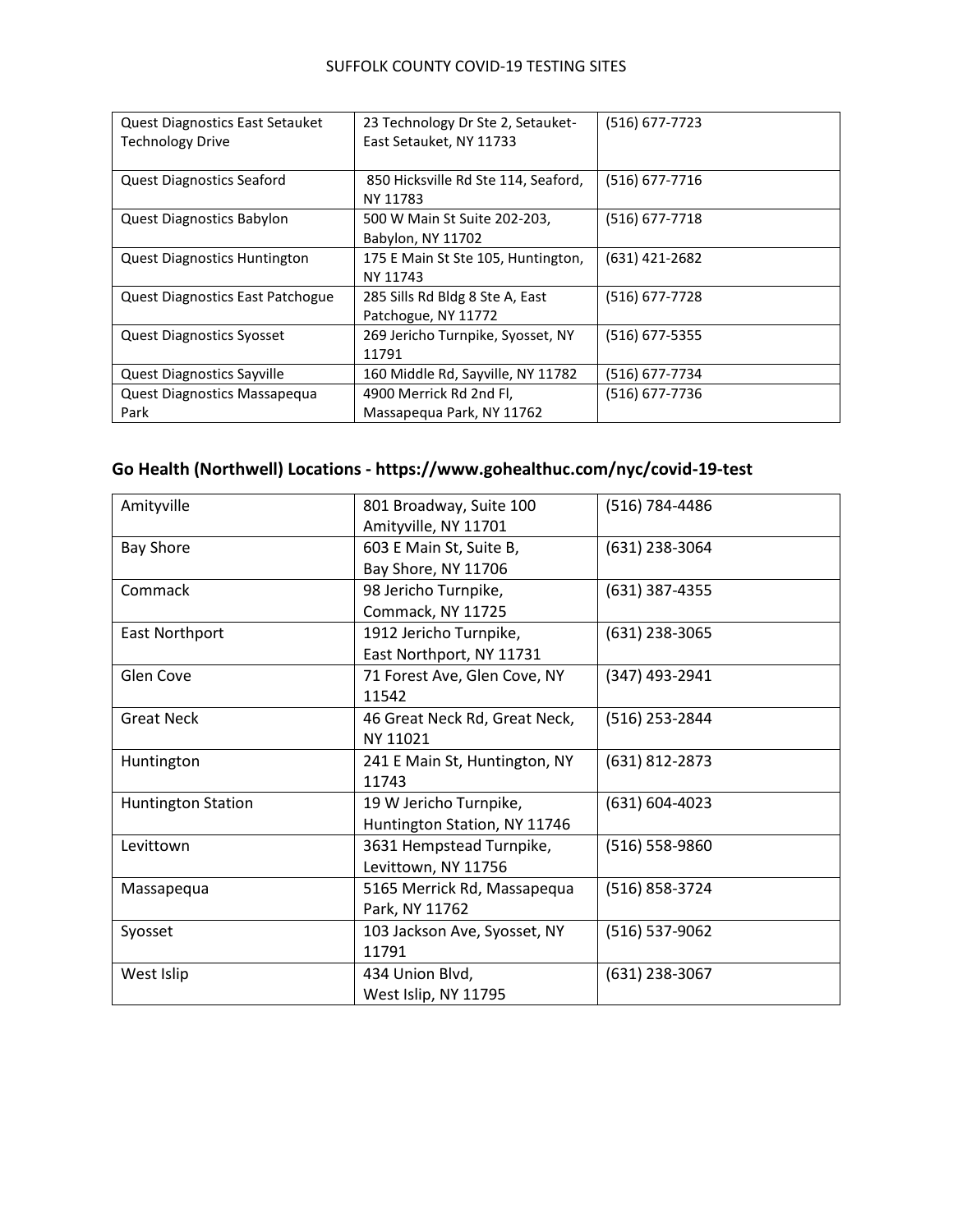| <b>Bay Shore</b> | 1701 Sunrise Highway          | (917) 473-9722 |
|------------------|-------------------------------|----------------|
|                  | Bay Shore, NY 11706           |                |
| Elmhurst         | 7-02 Roosevelt Avenue Jackson | (917) 310-3371 |
|                  | Heights, NY 11372             |                |
| Hicksville       | 232 W. Old Country Road       | (917) 310-3371 |
|                  | Hicksville, NY 11801          |                |

## **STAT Health Locations - https://www.statcarewalkin.com/**

## **Walgreens Locations - https://www.walgreens.com/findcare/covid19/testing**

| 26 WICKS RD                  | (631) 637-3317   |
|------------------------------|------------------|
| Brentwood, NY 11717          |                  |
| 2215 MIDDLE COUNTRY RD       | (631) 981-2198   |
| Centereach, NY 11720         |                  |
| <b>5001 JERICHO TPKE</b>     | (631) 858-0408   |
| Commack, NY 11725            |                  |
| 984 NEW YORK AVE             | 631-271-2965     |
| Huntington Station, NY 11746 |                  |
| 820 FORT SALONGA RD          | $(631)$ 261-1057 |
| Northport, NY 11768          |                  |
| 918 MAIN ST                  | (516) 845-5235   |
| South Farmingdale, NY 11735  |                  |
| 406 S OYSTER BAY RD          | (516) 932-8190   |
| Hicksville, NY 11801         |                  |
| 210 S BROADWAY               | (516) 433-2711   |
| Hicksville, NY 11801         |                  |
| 2474 HEMPSTEAD TPKE          | (516) 731-2483   |
| East Meadow, NY 11554        |                  |
| <b>4500 SUNRISE HIGHWAY</b>  | (631) 567-3184   |
| Oakdale, NY 11769            |                  |
| <b>15 OLD COUNTRY RD</b>     | (516) 880-8057   |
| Westbury, NY 11590           |                  |
|                              |                  |

### **Sun River Health Locations - https://www.sunriver.org/testing**

| Sun River Health Huntington | 55 Horizon Drive, Huntington, | (631) 760-7746     |
|-----------------------------|-------------------------------|--------------------|
|                             | NY 11743                      |                    |
| Sun River Health Brentwood  | 1869 Brentwood Road           | $(631)$ 416-5480   |
|                             | Brentwood, NY 11717           |                    |
| Sun River Health Patchogue  | 501 North Ocean Avenue        | $(631) 866 - 2030$ |
|                             | Patchogue, NY 11772           |                    |
| Sun River Health Riverhead  | 300 Center Drive South,       | $(631) 574 - 2580$ |
|                             | Riverhead, NY 11901           |                    |
| Sun River Health Marilyn    | 550 Montauk Highway           | (631) 490-3040     |
| Shellabarger                | Shirley, NY 11967             |                    |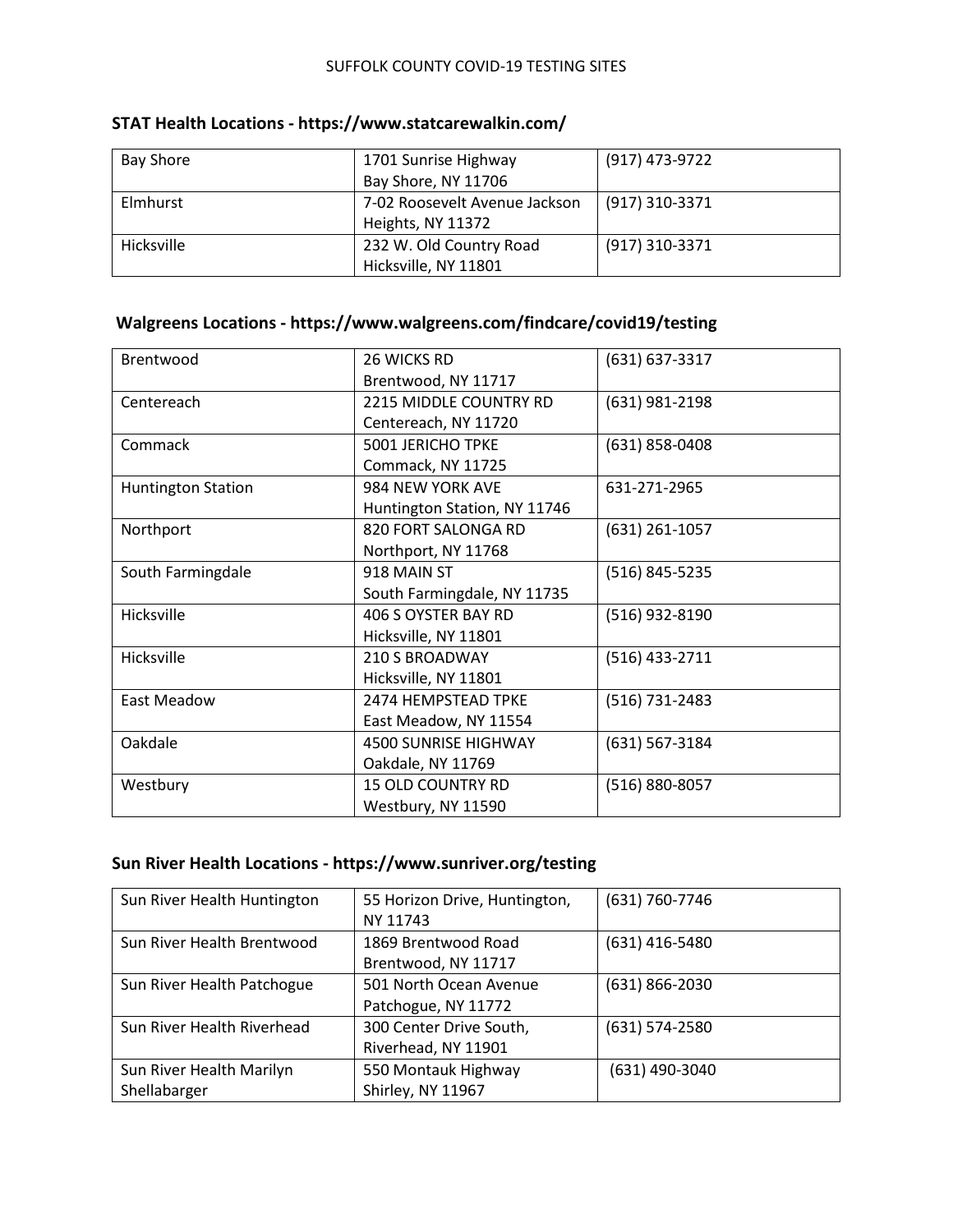#### SUFFOLK COUNTY COVID-19 TESTING SITES

| Sun River Health Kraus Family  | 330 Meeting House Lane, | $(631)$ 268-1008 |
|--------------------------------|-------------------------|------------------|
|                                | Southampton, NY 11968   |                  |
| Sun River Health Martin Luther | 1556 Straight Path      | (516) 214-8020   |
| King, Jr.                      | Wyandanch, NY 11798     |                  |
| Sun River Health Maxine S.     | 1080 Sunrise Highway    | (631) 716-9026   |
| Postal                         | Amityville, NY 11701    |                  |
| Sun River Health Elsie Owens   | 82 Middle Country Road  | (631) 320-2220   |
|                                | Coram, NY 11727         |                  |

## **Rite Aid Locations - https://www.riteaid.com/pharmacy/services/covid-19-testing**

| Rite Aid #10633 Copiague       | 901 Merrick Road, Copiague, NY  | (631) 842-8096   |
|--------------------------------|---------------------------------|------------------|
|                                | 11726                           |                  |
| Rite Aid #10635 East Northport | 577 Larkfield Road, East        | $(631)$ 368-0100 |
|                                | Northport, NY 11731             |                  |
| Rite Aid #04981 Levittown      | 3131 Hempstead Turnpike,        | (516) 731-2990   |
|                                | Levittown, NY 11756             |                  |
| Rite Aid #10658 Port Jeff      | 593 Old Town Rd, Port Jefferson | (631) 473-4500   |
| <b>Station</b>                 | Station, NY 11776               |                  |
| Rite Aid #10662 Selden         | 229 Independence Plaza,         | (631) 698-8500   |
|                                | Selden, NY 11784                |                  |
| Rite Aid #10673 Shirley        | 803 Montauk Hwy, Unit D,        | (631) 399-8070   |
|                                | Shirley, NY 11967               |                  |

## **ProHealth Catholic Services Locations - https://www.prohealthcare.com/covid-19 testing/locations.html**

| ProHEALTH Urgent Care of      | 148 Merrick Road,            | 631-841-4102 |
|-------------------------------|------------------------------|--------------|
| Amityville                    | Amityville, NY 11701         |              |
| ProHEALTH Urgent Care of      | 339 Main St.,                | 631-470-9000 |
| Huntington                    | Huntington, NY 11743         |              |
| ProHEALTH Urgent Care of      | 247 Walt Whitman Road,       | 631-923-2450 |
| <b>Huntington Station</b>     | Huntington Station, NY 11746 |              |
| ProHEALTH Urgent Care of West | 148 Sunrise Highway,         | 631-620-3580 |
| Islip                         | West Islip, NY 11795         |              |
| ProHEALTH Urgent Care of      | 1149 Old Country Road,       | 631-740-9625 |
| Riverhead                     | Riverhead, NY 11901          |              |

## **Long Island Urgent Care Locations - https://li-urgent-care.com/**

| West Babylon | 403 Little East Neck Rd.  | 631-716-5463 |
|--------------|---------------------------|--------------|
|              | West Babylon, NY 11704    |              |
| Manorville   | 383 Sunrise Highway North | 631-716-5410 |
|              | Service Road, Unit 8      |              |
|              | Manorville, NY 11949      |              |